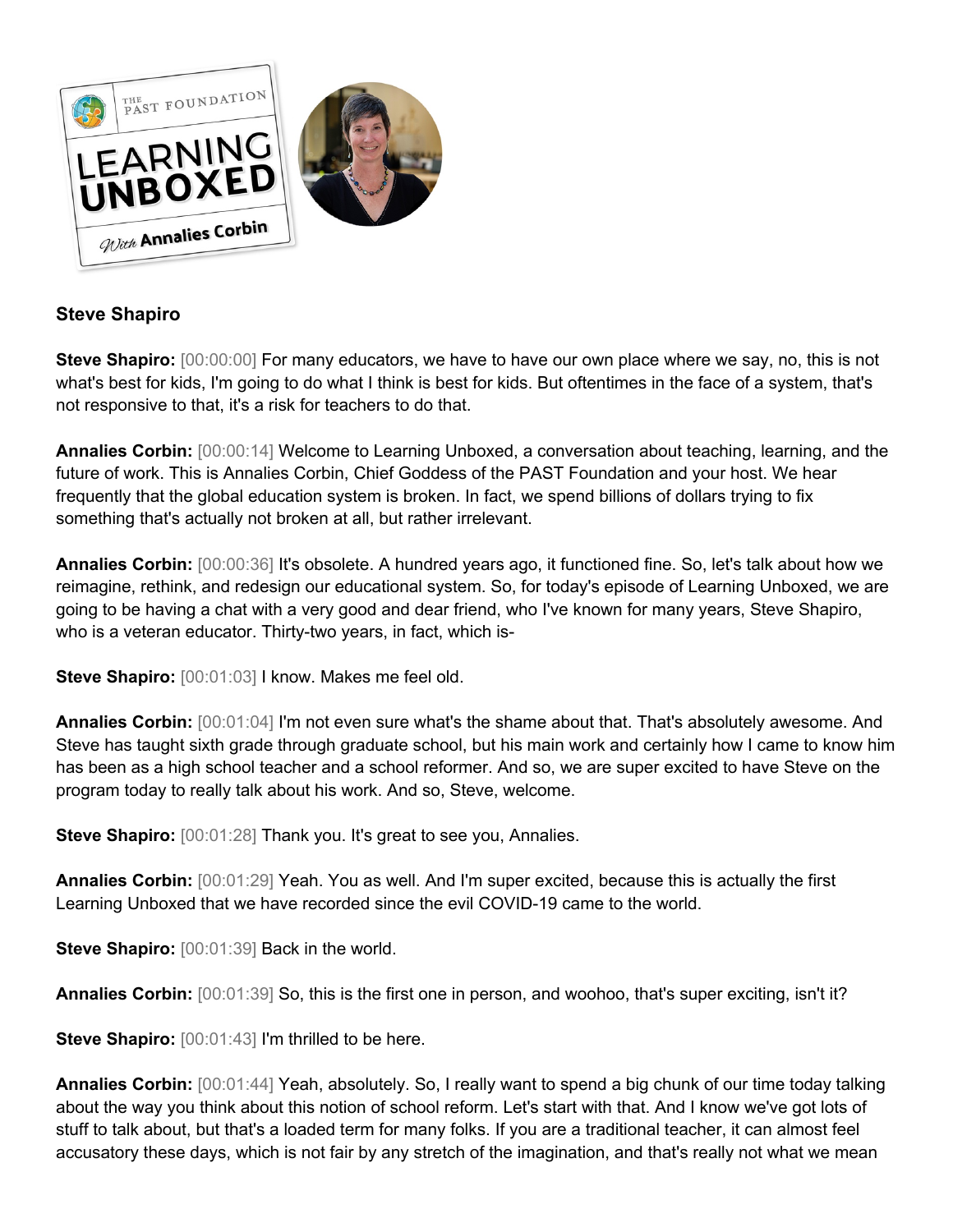by that. What we're really talking about, really, has more to do with having a different type of understanding about the way kids learn, the way adults teach, and what the world actually needs from us as educators. So, what is this all about?

**Steve Shapiro:** [00:02:25] Well, I think if you start at the core level, the system that we have, and high school is where I've done most of my work. When I think about it, I mean, the high school system that we have, the curriculum was built in 1893, right? Committee of 10. This is almost a 130-year-old curriculum, the idea of a Carnegie unit, 1906. So, kind of the foundation, the building blocks of how we educate students in high school was designed over 100 years ago.

**Steve Shapiro:** [00:02:51] I mean, I don't need to tell you, but if you think about what the world was like over 100 years ago, it's not that there wasn't robotics and artificial intelligence, there weren't cars. I mean, there were no radios. And so, we have an education system that was designed in a really different time, and we have kids who are going into a world that's not only vastly different now, but it's becoming more different at an accelerating pace.

**Steve Shapiro:** [00:03:12] We're probably living through the kind of greatest and most rapid change of technology and of the way humans live in human history. And so, education reform to me is about thinking about, how do we prepare kids for that world that is changing so rapidly and that is so different even from the world that we grew up in? And how do we make schools responsive so that they're able to best succeed in that world?

**Annalies Corbin:** [00:03:35] Absolutely. And I think that that's a really critical piece here, is to say that it's not that it's broken, that we lead this program that way all the time. And I remember the very first episode, I got a lot of pushback about that. And I thought, awesome, that was the intent, because the intent is to say, look, it's not that it's broken, it's that it has become obsolete. And to your point, we're working on these systems that are in desperate need of updating and upgrading for the here, and the now, and the today. And that's the thing. It's about the moment now, it's not about the things we've done before.

**Steve Shapiro:** [00:04:12] Right. And for me, I think about that both in terms of content, and in terms of skills, and in terms of dispositions. And so, if you think about the way the world has changed, the kind of things kids need to know is different than it was before, the kind of skills they need, those are different, and the kind of dispositions that are going to help kids succeed are actually different. And so, in all ways, there's a chance for us to really reimagine, what does it look like to prepare kids for that world in this time?

**Steve Shapiro:** [00:04:41] And I think the hard thing is that we have all been trained in a system that we're familiar with, that's comfortable, and I think that the—I'm a big critic of the standards movement, but I think the standards movement has reinforced that old system and deepened it so that even teachers, as they think, well, I'd like to be more responsive to the world kids are living in, but I have to be responsive to this legislative push that's requiring me to go cover this curriculum and prepare kids for this test. And so, I feel like this is in no way a critique of teachers. I think teachers, in many ways, have their hands tied by a system that doesn't give them the freedom or the time, frankly, to thoughtfully re-examine what school can look like.

**Annalies Corbin:** [00:05:21] Well, and it goes way beyond just the instructional sort of unit, if you will. And I do appreciate greatly you bringing up, this is not a criticism of teachers. That is not what we're talking about here.

**Steve Shapiro:** [00:05:32] Not at all.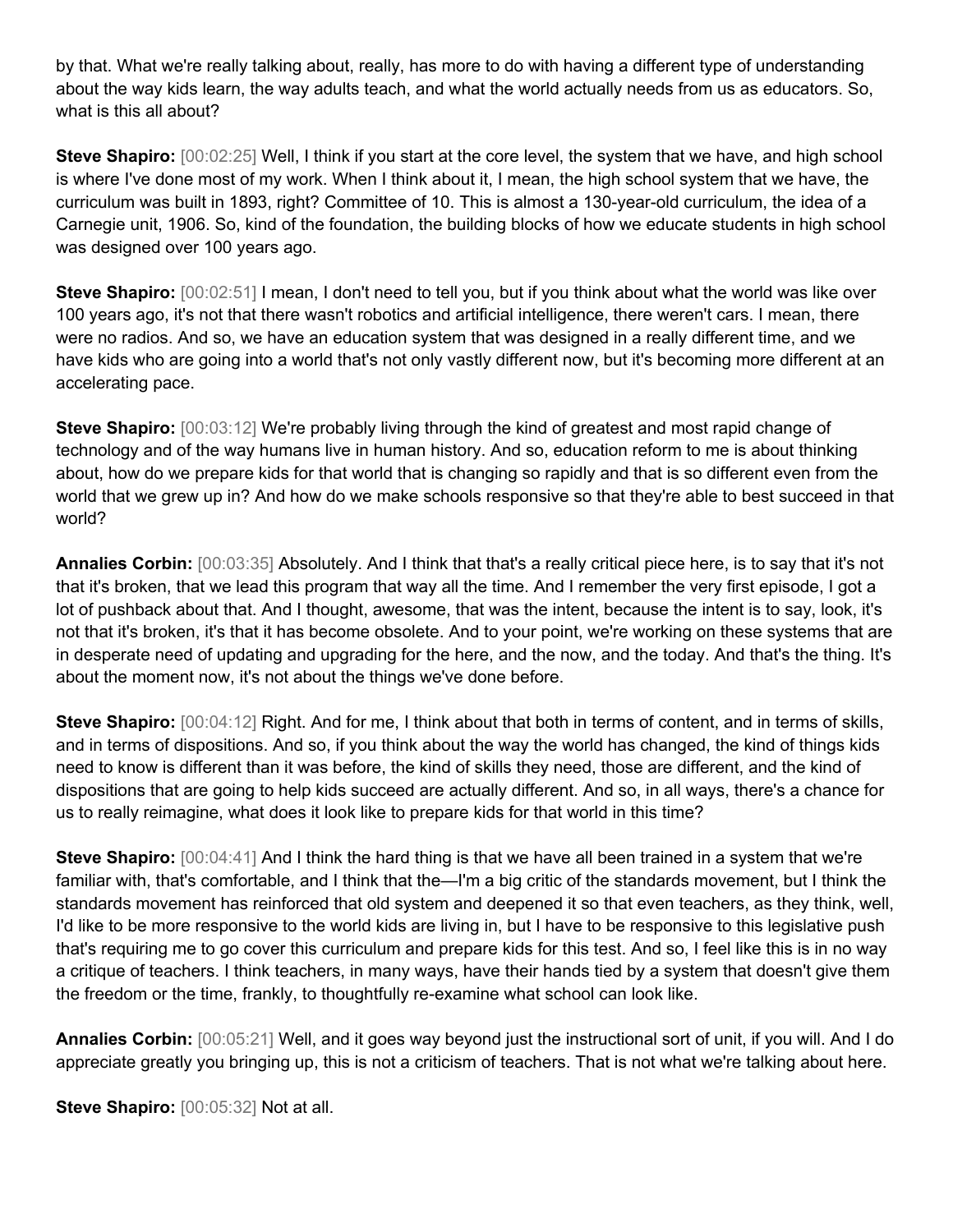**Annalies Corbin:** [00:05:33] Not at all. And that is not the purpose of this program and I know it's not the purpose of your program. We're going to get into a little bit of the program that you do as well here in a moment. But it is really more of a conversation around recognizing that there is a system's misalignment based on everything that we're thinking about sort of in the world today, and how do we think about all of those pieces and those needs very differently?

**Steve Shapiro:** [00:05:59] And one of the things that really pains me when I look at it is that teachers don't have time to think about it and really engage deeply in this conversation, because they're just running from one class to the next, and the bell is ringing, you got to prepare, and then you got a grade. By the time the year's over, you're so exhausted, you need a break, deeply need a break. And then, the school year starts back up and you're right back at it.

**Annalies Corbin:** [00:06:18] And we start back with the exact same thing, is we have solved nothing and very little has changed.

**Steve Shapiro:** [00:06:24] So, I think we don't have a system that creates a lot of space or time for these kind of reflective, thoughtful, big picture conversations. Everybody's really got their particular job. They're dug in on it. They're trying to do their very best at it. And so, we're all doing the best of what we can do. But I sometimes say it's like the difference between improvement and innovation.

**Steve Shapiro:**  $[00:06:42]$  If you work in a buggy factory, you're building horse buggies, no matter how much you improve your horse buggy, you're never going to build a car. That requires innovation, but innovation requires stepping back and rethinking. But if every day, you've got a million parts to make for your buggy, when will you ever pull back and think about what a car could be?

**Annalies Corbin:** [00:07:00] And the answer is, absolutely, you're not going to do that. But we are in a really intriguing space, back to one of the things that you said very early on here, is the rate and pace of change today, because of technology, is something we have never seen on this scale on this planet, right?

**Steve Shapiro:** [00:07:21] Right.

**Annalies Corbin:** [00:07:21] We've seen rapid innovations. We've got great historical knowledge of those moments when they've come, but the breadth and depth of that innovation is nothing that we've-

**Steve Shapiro:** [00:07:33] It's changing so fast that you can hear 17-year-olds say that they're like 10-year-old sibling, when I was your age, I mean, teenagers sound like old people were moving so fast.

**Annalies Corbin:** [00:07:41] And they do. And I think that there's something to be said for that. And I also think that there is something to be said for taking a moment to pause, and whether it's politically correct or not, we're just going to put it on the table, and say, it's not, but I'm going to say it anyway, right? We have this great benefit that COVID brought to us, right? It was not easy and it's still not easy. There's a lot of suffering, and pain, and anguish going on in the world. We're still trying to crawl out from underneath this thing. But this moment provided, albeit not necessarily when we were looking for a moment to step back.

**Steve Shapiro:** [00:08:16] It was a disruption.

**Annalies Corbin:** [00:08:17] It was an absolute disruption. And the crime and the shame is going to be if on the flip side of whatever that looks like from wherever you are in the world, we just retreat back to the corner we knew instead of retreating to the corner we hope for. And that's the true lift and that's the true moments, I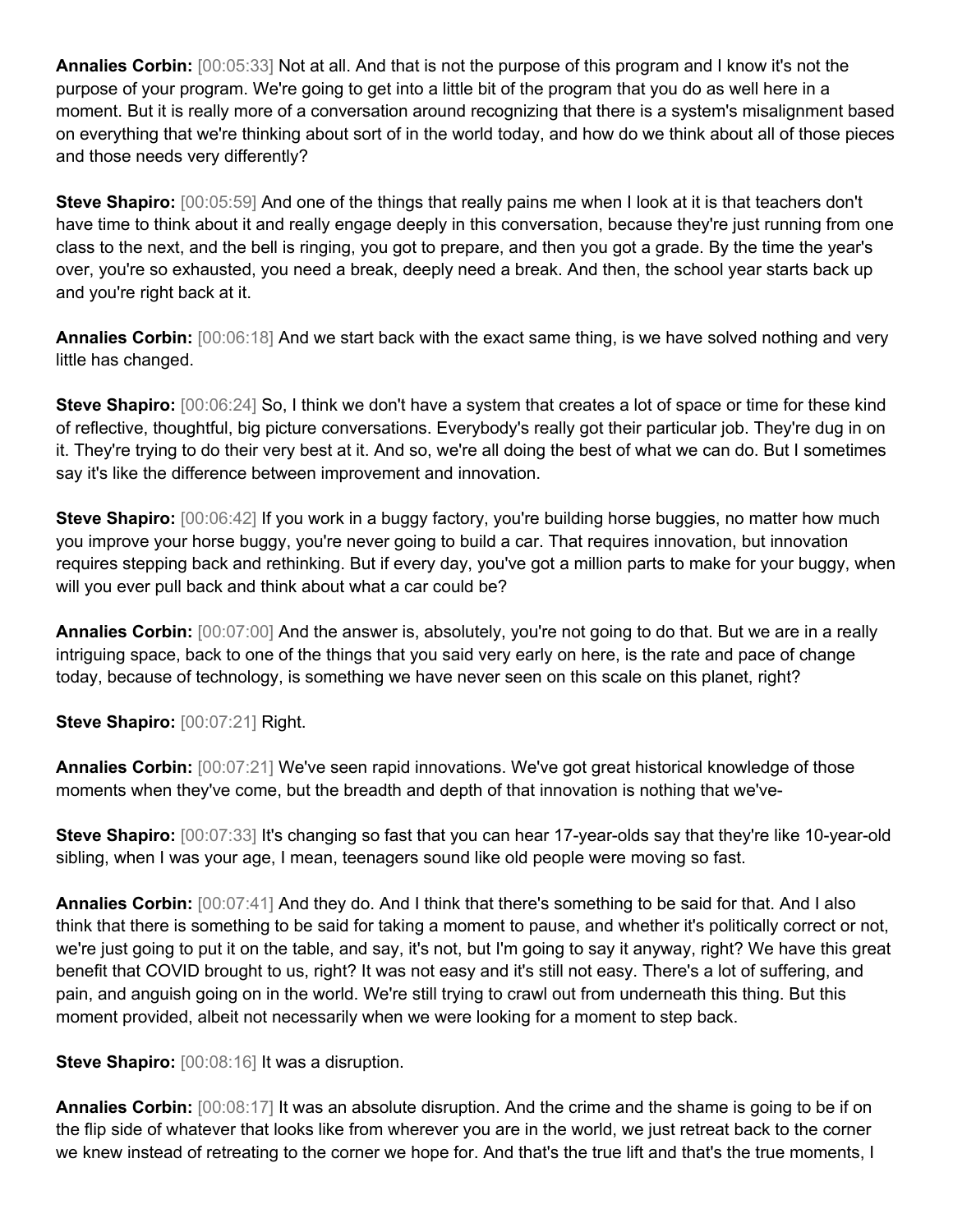think, in the world of education, where true innovation can, in fact, happen. But it's on all of us to be able to get there. And I think that the bigger all of us to get there actually is the students.

**Steve Shapiro:** [00:08:54] Absolutely.

**Annalies Corbin:** [00:08:54] And so, I want to spend a little bit of time digging in, because your program that you do, your podcast and your work with kids, is really, in many, many ways, and it's one of the things that I loved about the opportunity I've had to know you over the years, is around truly, truly understanding kids where they are and what they need. So, talk to us a little bit about the why or the approach that you take with that sort of mindset.

**Steve Shapiro:** [00:09:24] Yeah. I mean, I think back to when I was a teenager and it just drove me crazy when adults condescended to me, when adults told me, you will need to know this for some time in the future, when adults told me, oh, I know better than you. And I thought, I mean, I'm sure I respected my elders, but I was inquisitive and I was curious, and I thought that I had ideas, and I thought those ideas were at least worth engaging.

**Steve Shapiro:** [00:09:44] And I didn't always have to be right, but I didn't want to be told I was wrong before somebody had the conversation. And I think because I always felt that way as a kid, I've always thought and recognized that students are just young people. They have less experience, but they have the intellect, the capability, the possibility. And in fact, they have, sometimes, something we don't have, which is fresh eyes.

**Steve Shapiro:**  $[00:10:08]$  And so, sometimes, kids can bring something to a conversation or their ideas are even better than ours, because we're stuck with paradigms that we've already been conditioned to and we can't see beyond. And I think certainly, if you look at like the social justice movement and activism, LGBTQ, kids are so far ahead of adults in all this stuff. And so, I'm always interested in getting to kids and getting their ideas.

**Steve Shapiro:** [00:10:32] I mean, I wrote a blog post on my website that's kind of about this idea of like the bored teenager, and kids are like, oh, I hate school. And when the kids says, I hate school, adults often say, well, of course I hated school, too. It's like hating school is like normative. Like of course, you're a teenager. And I think, why don't we just listen to the kid and see what's not working for them in school, and maybe we need to be addressing or thinking about that?

**Annalies Corbin:** [00:10:52] It's a novel idea, right? Let's ask the question, why are you bored, instead of, oh, well, yeah, we have an expectation of you to be bored, which is exactly what that adult is saying with that type of response. Well, that's just part for the course. That's the way it's supposed to be. You're going to get through. We're going to move on. You're going to do something else later in life. Instead of saying, huh-

**Steve Shapiro:** [00:11:12] Maybe we should be rethinking this thing. And for me, it's particularly hard, because working 18 years in Mosaic, I spent so many years around kids who were lit up by school. They loved what we were doing. And you see it here at the PAST Foundation, kids were fired up. They're excited. They're talking about their work all the time. They're not talking about their grades. They're talking about the projects they're working on or they're learning. So, I know it can look different.

**Steve Shapiro:** [00:11:32] And so, I'm always thinking like, how do we engage kids in thinking about what school could be, what learning can look like. And I think the challenges that, sometimes, the force are fighting against isn't their teachers or their parents, but is the standards movement, kind of litany of state tests that are subjected to, the College Board. I mean, there are just all these external folks who are telling them what school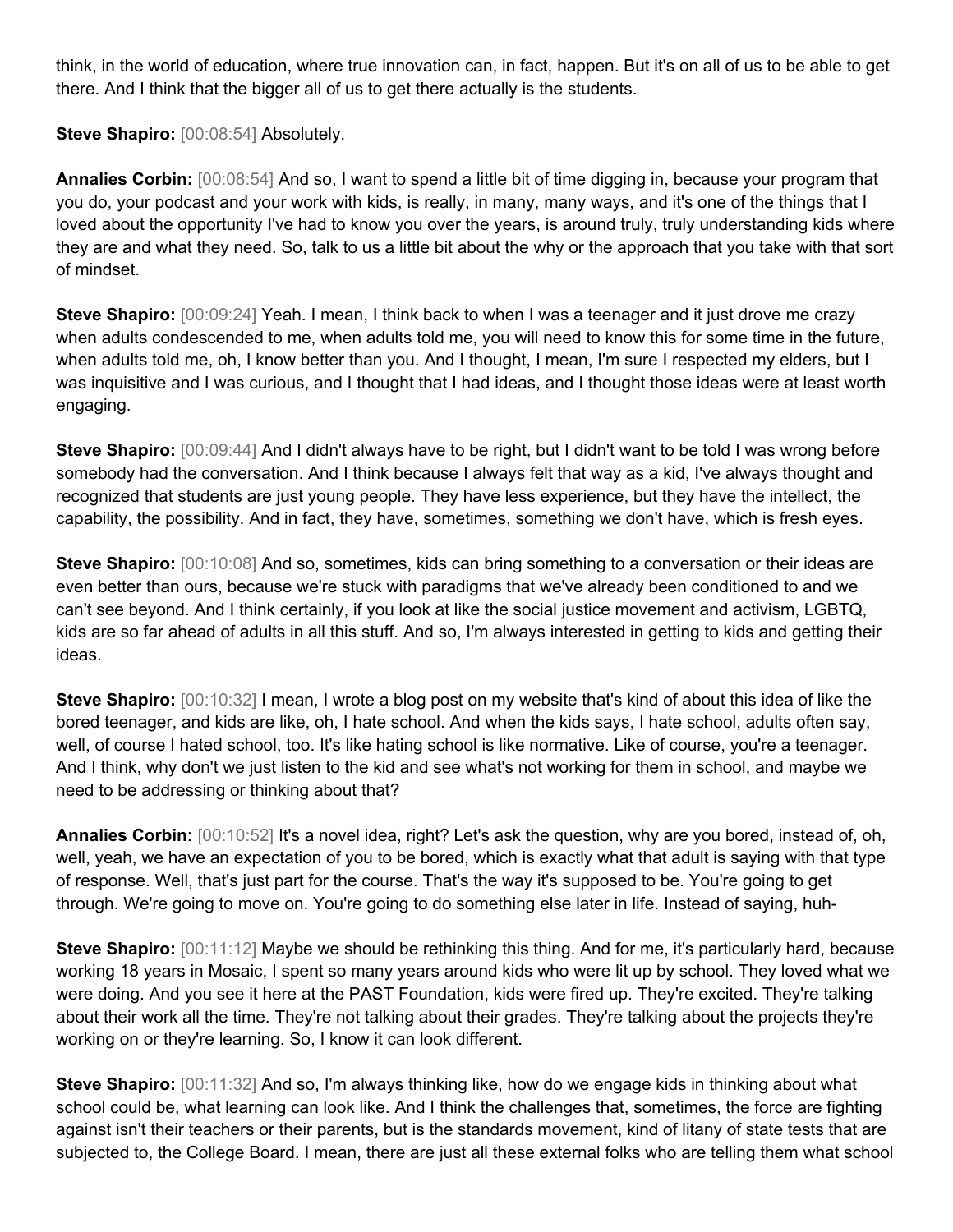should be. And we, as teachers, oftentimes just have to be responsive to those things for all the reasons that we know.

**Annalies Corbin:** [00:12:03] Right. We have, for many, many years now, forgotten the reason that we're on the journey, right? I think as adults, we do, in fact, get so wrapped up in the constraints, if you will, of the system itself that we forget as adults that the reality of it is we truly do have the power, the knowledge, and the experience to step back, and say, no more.

**Steve Shapiro:** [00:12:29] Right. It requires a little bit of rebellion on our part. I mean, Parker Palmer is one of my heroes. I love Parker Palmer, talks about the Rosa Parks moment, the moment when you say, no more, I won't stand for this any longer. And I think, for many educators, we have to have our own place where we say, no, this is not what's best for kids, I'm going to do what I think is best for kids. But oftentimes in the face of a system, that's not responsive to that, it's a risk for teachers to do that.

**Annalies Corbin:** [00:12:57] Sure. Are we at that moment?

**Steve Shapiro:** [00:12:58] I think for some teachers, for sure. I mean, even things like—and again, I hate to be a critic, but things like common assessments. So, you're a young teacher, you have some ideas of what you want to do, and it's like, no, every kid in all the courses across the school have to take the same test. So, you say, I have a great project idea, it's like, my kids are not going to do well on that test, so I have to teach to that test. So, suddenly, you're a little hand-tied.

**Annalies Corbin:** [00:13:21] Yeah, you are a little bit hand-tied, but I am hopeful that we are at a different moment. Let's circle back around just a little bit and let's talk about sort of the, given what we've just been talking about, how do you convince, let's start with the kids, and then let's move to the families, and then think about the system, so how do you convince the kids that there's an alternative path to the way they think about and engage in their own learning?

**Steve Shapiro:** [00:13:51] That's a really interesting question, because I think one of the things that I found— At Bexley, my kids went back to Bexley, and so I lived in the community for a long time, is that many kids have really thought like, this is the system I have to play, this is what I have to do. And I think I've been disappointed sometimes that sometimes, it's hard to convince kids that they can do something that they'd rather do.

**Steve Shapiro:** [00:14:11] They feel like I have to do this. I just did a podcast episode with Emmy Haefner, and I called it A Letter to My Younger Self. And in this episode, Emmy looks back on the things that she thought she had to do, this is what I have to do, this is what my parents expect, this is what the community expects, this is what colleges expect, this is what everyone expects. And it's a really sad episode, but super poignant, I think, because it points out what I think a lot of kids are caught in, which is they want to be successful. They want to do well. They really are committed to being successful in the world. And the message that they've got is this is what you have to do.

**Steve Shapiro:** [00:14:48] And I think that sometimes we have to provide alternatives to kids within the system, because if the system says, this is what you can do, I mean, even if something like Mosaic, for many kids, it's like I have to leave the school, I'll have to go to some other place, that sounds like alternative and off. And so, I think if we don't offer alternatives for kids within the system, if we don't create options that are part of the school, kids will see those as kind of niche, and outsider, and dangerous or risky, even if the evidence shows that they're not.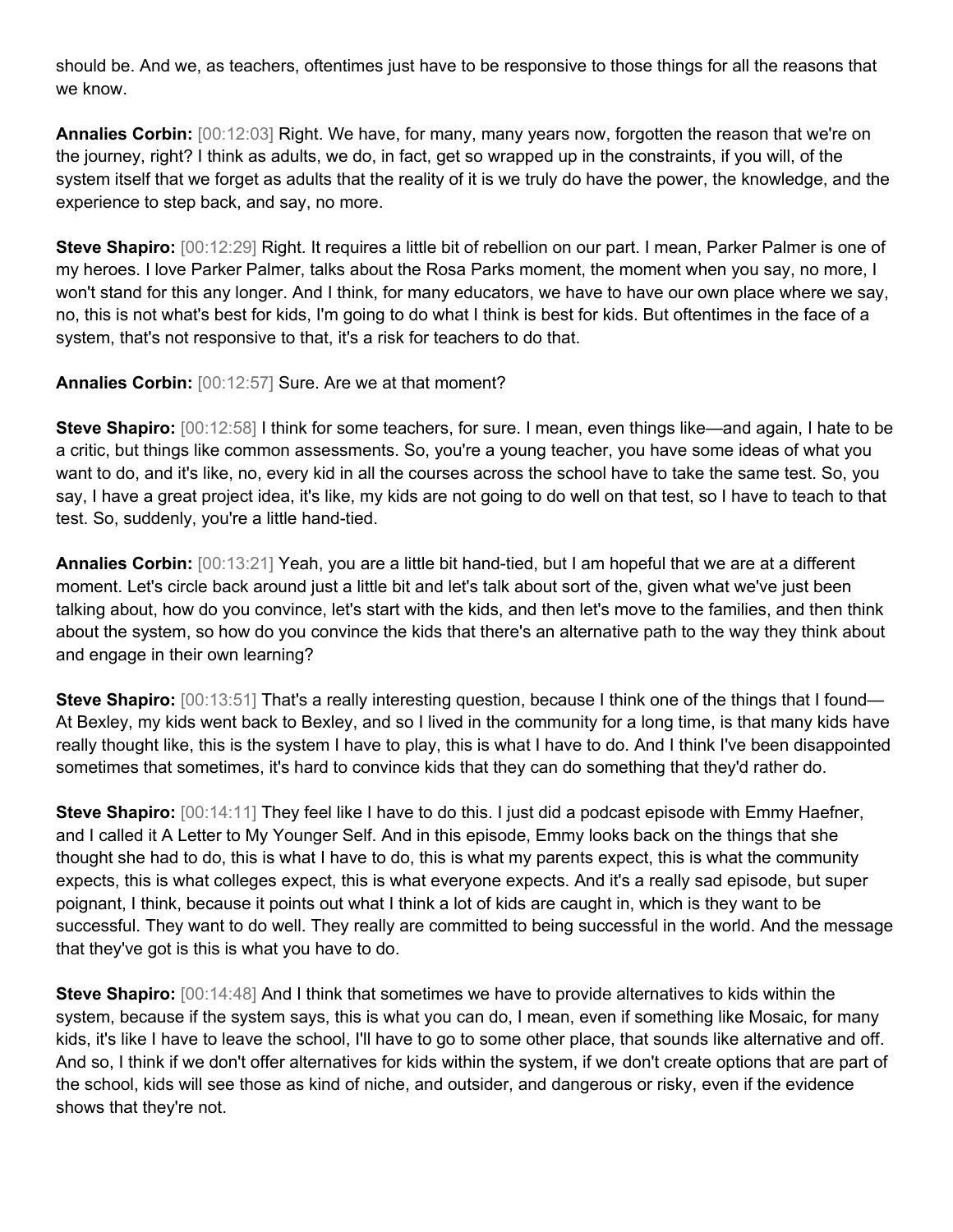**Annalies Corbin:** [00:15:21] Right. And I think that there's a lot to be said for that. And I agree with you. I see like truth in that. I find it troubling, however, as you will probably know, right? I mean, given the fact that what we did here at PAST with The Innovation Lab was to say, enough of that thinking and let's instead create a new place where there is the shackles, if you will, that are often placed on innovation, can just be let go at the door.

**Steve Shapiro:** [00:15:54] And one of the things when I walk in this building and when I see, especially during the school year when things are happening, I think, more people need to come here to see this. More people need to say, oh, like it can look like that. Space can look like that. Collaboration can look like that. Students working on robotics stuff over here without being part of a class or a teacher, they're over there working on some project.

**Annalies Corbin:** [00:16:15] That's a novel idea. And I do challenge folks when they come in the building, find the teacher, right? And depending on what's going on any given day, some days, it can be very difficult to find who you perceive to be an adult-

**Steve Shapiro:** [00:16:29] And you think that's a teacher, and it's like, oh, no, that's the head of a startup company that the kids are working with out of their office.

**Annalies Corbin:** [00:16:34] Exactly. It's not anything that you think of from a traditional standpoint. So, let's continue the conversation with sort of the next big hurdle, right? So, on the one hand, if we can convince kids to let go of what you perceive, back to your student and her story, her story to her younger self, what does that conversation look like with the parents? Because oftentimes, and you even said it, she's going through her narrative, my parents' expectations were, my school's expectations were, not so much what I wanted, and hoped for, and dreamed about for myself is going to be sort of another category of conversation here.

**Annalies Corbin:** [00:17:18] So, what's the conversation with the parents and the family? Because we get a fair amount of push about that as well. Well, but my kid always gets an A. That's one of my favorite conversations. Well, we always get an A, when's the test, where's the syllabus, what are we doing on Tuesday? Who cares what we're doing on Tuesday? Why don't you ask, instead, what great thing did your kid have the chance to learn today?

**Steve Shapiro:** [00:17:44] So many things I could say about this. I would say, first of all, one of the things, I'll go from Mosaic to Bexley. In Mosaic, one of the things that we found was even if parents were a little skeptical at the beginning, what immediately turned parents around was that within days of kids starting the program, the kids were coming to dinner and talking about what they learned in school. It was the first time, it was like, oh, what did you do in school?

**Steve Shapiro:** [00:18:06] Nothing. It's like you didn't have to ask, the kids are like, oh, we had the speaker today, we do this thing, we're working on this. And so, I think when parents can see kids lit up about learning, they get it immediately. On the more macro picture, and I think in Bexley, first thing I would say is a lot of parents in Bexley already get it. I mean, that's why my position exists. I mean, there was a community, a lot of community input and a strategic plan, saying, we want this kind of opportunities for our kids.

**Steve Shapiro:** [00:18:29] We want our kids to have experiential learning opportunities. We want our kids to do internships. We want our kids to network and learn how to build social capital. We want our kids to partner with community organizations, and see what's out there, and break outside of the Bexley bubble. I mean, many parents in Bexley already value that, and that's why I'm here. So, in many ways, I feel fortunate to be in a community that values and supports this kind of learning for kids.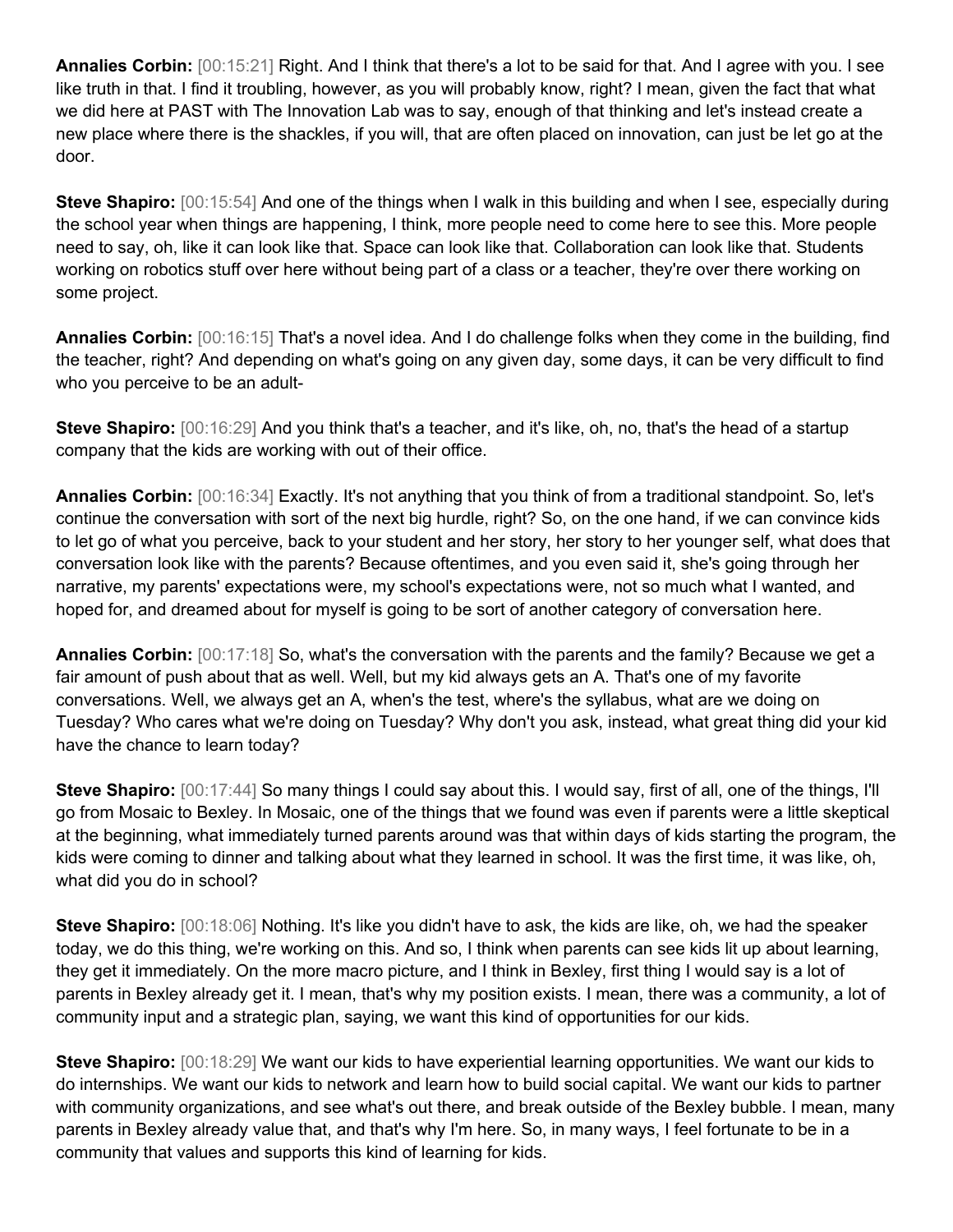**Annalies Corbin:** [00:18:52] But out of fairness, though, just for our listeners, because they're coming from all over the world, right? So, what Steve is talking about is a suburban community in Columbus, Ohio, called Bexley, but Bexley is a relatively privileged and affluent community that has the wherewithal. So, a high level of education of families. And I do think that that's an important distinction. It's not a limiting factor. That's not what I'm trying to suggest.

**Annalies Corbin:** [00:19:21] But I do think in terms of being able to set the stage, it's a community that values education so much, right? And the hope, of course, is that all communities do. But we know that that's actually not the case, right? There's an equity issue tied to a lot of those components. But I do think it's important to recognize that if we can help communities turn the tide, where education is highly valued and accessible, that it makes the opportunity for more education that much easier to attain.

**Steve Shapiro:** [00:19:51] Yeah. But I would say it's a double-edged sword, because I worked in Reynoldsburg for the first half of my career, for 11 years, part of first third of my career. And one of the things that I found was in Reynoldsburg, we had a lot more freedom to do a lot more things with kids, because people were open to it. In Bexley, sometimes, one of the challenges is, are we victims of our own success?

**Steve Shapiro:** [00:20:09] We've always been good in the old system, so let's keep that going. So, there's a certain amount of tradition and history that says, we're already successful. US News and World Report says we're doing great, which is great, and we're proud of that. We're ranked number four in the state by—I mean, it's great. We're proud of that. On the other hand, we have to be careful to not say, well, we've already got it, we got this thing lit.

**Annalies Corbin:** [00:20:28] Exactly. And I think maybe that was part of my point, is that part of it is that if you've got, if you will, a community that has a great value in that, they're going to be more inclined to support that, whereas if you have a community that is just really, really struggling to make ends meet, asking a parent to risk, I know that if my child goes through this process, they stand a chance of doing well in that test, which means that they stand a chance of graduating, which means they stand a chance of post-secondary.

**Steve Shapiro: [00:20:56] Yes, or.** 

**Annalies Corbin:** [00:20:58] So, right, that's a complicated conversation with the community. And that was really the reason I wanted to talk about this, is to say these are hard conversations and we've got to get to the point where we can get the community to have faith in us as educators, as innovators to say, let's try something new. And while we do that, I'm going to stand side by side with your child and with you to try this thing.

**Steve Shapiro:** [00:21:23] Well, one of the things that I would say, in Bexley, is we have—well, I think we have 27 AP courses and we have 700 students in the school. I mean, it's an incredible litany of AP courses we offer to kids. Many of our kids are taking four or five AP classes a year. We have many kids that graduate with more than 10 AP courses. And one of the questions I'll ask a parent or I'll ask a kid is, if you were a college admissions officer, and you saw one kid who had taken 10 AP classes, and you saw another kid who had taken eight AP classes, but had written a book, or had started a nonprofit organization, or who had built a business, which would be more interesting to you?

**Steve Shapiro:**  $[00:22:00]$  And if you can recognize that the one with eight who had done that thing is more interesting, and then you said, okay, imagine if one year, instead of taking two extra AP classes, you took two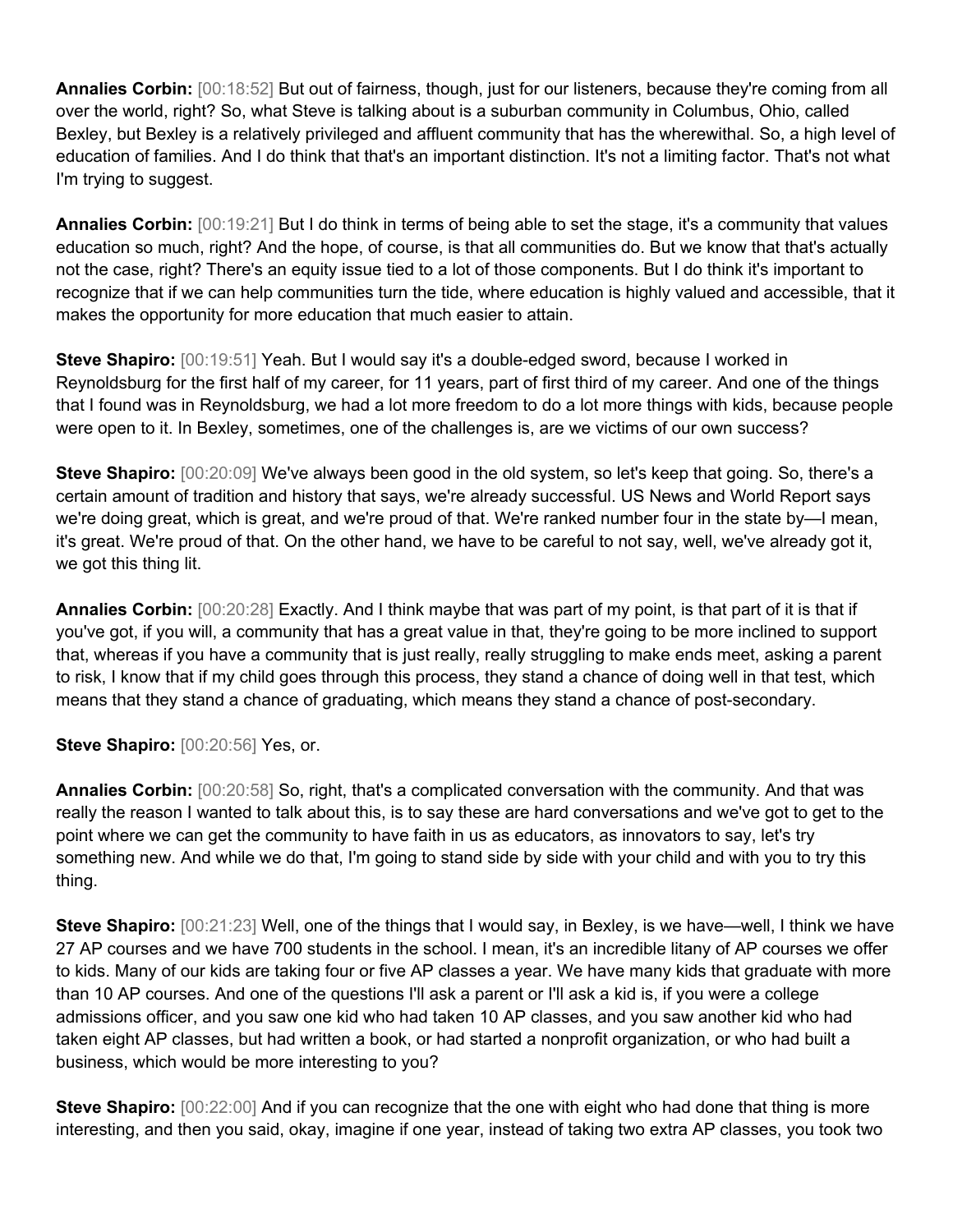study halls and you got all your work done at school or you finished school at the end of fifth period, and then you went to the internship, or you went to go work on your novel, or you go went to build your nonprofit.

**Steve Shapiro:** [00:22:19] I mean, think about how much time, you're talking about an-hour-and-a-half of class time, plus an hour, an-hour-and-a-half of study time. You've just created three hours a day you could commit during the course of that year to building something unbelievable, and really like individualized and recognizable to a university. And most kids will recognize and most parents will recognize that that project you take on independently will not only look better to a college, it will be more fun, it will be more engaging.

**Steve Shapiro:**  $[00:22:49]$  I have an interview in another podcast, with Duncan Johnson, who's one of our just finished his junior year. He was going to school four periods a day, and then he was doing this internship with a company in San Diego that does immersive reality gaming technology. And I mean, they found his resume on Indeed, because he had done a previous internship. I mean like, who is this kid? All the other people in the internship are adults. There's just no question that any university would look at that kid, and go like, you did what?

**Steve Shapiro:** [00:23:16] In high school, you were doing what? So, he's doing four classes, great, he's got three APs, and the orchestra or something like that, and then he does this internship. And so, it's like it's not an either or conversation. And I think this is what I'm constantly trying to help parents think about it and kids think about it, it's not like should I do AP classes or should I do some powerful experiential learning? You should do both. And there's time to do both as long as you don't try to do too much of one or the other.

**Annalies Corbin:** [00:23:41] Right. Exactly. Absolutely. There is that balance component of it. And I also think that helping families understand that post-secondary in the traditional sense is not for every kid. And that's okay. AP classes are not for every kid, and yet we have this sort of ethos, where we're constantly trying to push all kids to AP, all kids to IB, all kids to post-secondary. And if we do that, we're going to lose a tremendous amount of creativity and contribution from our students.

**Annalies Corbin:** [00:24:17] I also want to sort of make sure to ground our listeners. Several times, I've heard you mentioned the phrase Mosaic. And this is actually how I came to know Steve many, many years ago. And I have, in my own work, modeled many programs after elements of Mosaic, no question whatsoever. I learned from you. And that's a very, very powerful thing. So, help our listeners, tell us what Mosaic is and why it matters, because it was incredibly powerful for kids.

**Steve Shapiro:** [00:24:48] Yeah, very powerful. It's a humanities program for intellectually curious and highly creative juniors and seniors in high school. And we draw from 10 schools in the county. The kids come to us for half a day. They go to their regular school math, science, foreign language, music, art, something, and then they come to us to earn their language arts and social studies, their humanities credits. Completely projectbased, completely transdisciplinary curriculum, all kinds of community connections, tons of guest speakers, field trips, no tests, no lectures, no tests.

**Steve Shapiro:**  $[00:25:19]$  It's all authentic learning. And we have served—I mean, the programs has existed for over 3 years, which is shocking, because in education, nothing lasts for 30 years, literally nothing. But the fact that it's around and it survived the standards movement when it wasn't contributing to anyone's test scores or anyone's bottom line, I think, is just testament to the fact that kids, parents, and superintendents recognize, this is profoundly impactful program for kids. And I think, so having been grounded in that, the question is, how do we take that kind of powerful learning and make it part of what happens in school, as opposed to something kids have to leave as an alternative for?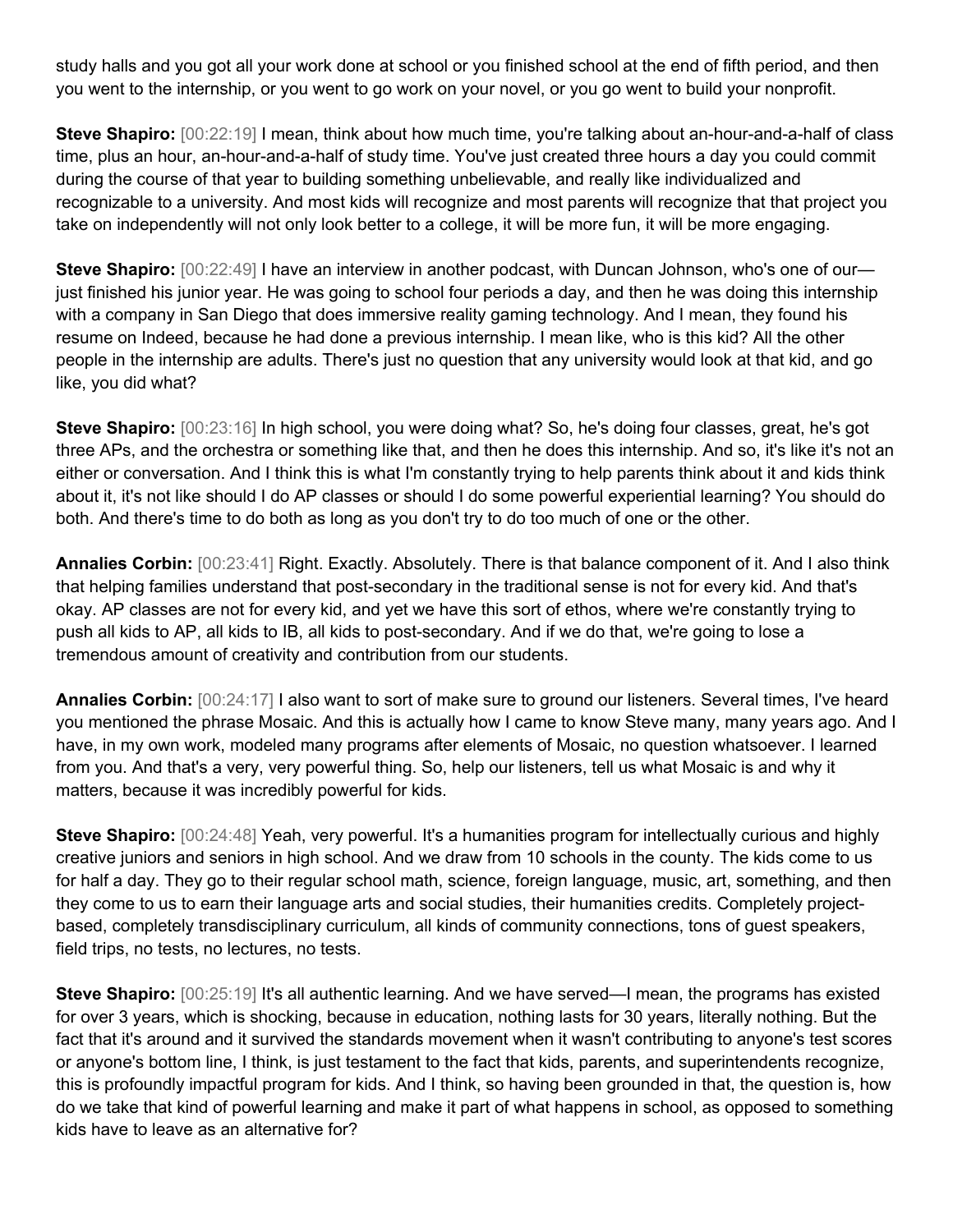**Annalies Corbin:** [00:25:57] Awesome transition, Steve. Alright. So, how do we, in fact, do that? I mean, this gets us to, we've had the conversation with the kids, we've had the conversations with the families, everybody's willing to play, how do we convince my fellow teachers and my administration to do something different?

**Steve Shapiro:** [00:26:14] It's a big challenge, and I don't know if I have the answer to that, because I've been in the district for two years. I had about three quarters of a year, and then COVID hit, and then I had to pick up some sixth grade classes. So, I really haven't had the time yet to dig in to do that. And I mean, I do think that it's a conversation that has to happen between teachers, administrators, parents, kids.

**Steve Shapiro:** [00:26:36] I think it would be really powerful if we could bring people together, and say, what are some—I mean, when I think about it, I think it will be powerful to create some like enterprise zones, some innovation zones. Like let's create, let's offer some, and I'm not talking about on the outskirts of the curriculum, I'm talking about at the core of the curriculum. So, like what would it look like if we offered a government class that was governed for activists?

**Steve Shapiro:** [00:26:57] So, one of your options, instead of just you can take AP government or regular government, would be government for activists. It's your government credit, but it's designed to help prepare you to be a real engaged activist on issues you care about. So, what if we created a humanities class, which really rooted around community partnerships and experience?

**Steve Shapiro:** [00:27:17] So, it's like, okay, you're English and your social, I mean, we can design these kind of courses, but I think, again, it requires the time and the effort. And I think that COVID took so much out of us in terms of our time and energy. We were all learning how to do a thousand new things. And so, hopefully, the summer will have given us enough recharge that we can come back and maybe dig into some of those kinds of things.

**Annalies Corbin:** [00:27:40] Maybe think about it a little bit differently.

**Steve Shapiro:** [00:27:43] Yeah.

**Annalies Corbin:** [00:27:43] It's really my hope that one of the things that will come from the experience that we all had with teaching and learning through COVID, right? Because the reality is there were a lot of really great things that happened.

**Steve Shapiro:** [00:27:53] Yes. And teachers were heroic.

**Annalies Corbin:** [00:27:55] Oh, yes, absolutely. No question. There were a lot of really, really great things that have happened. And we just finished up wrapping up on behalf of the State of Ohio a listening tour across the state, thousands of voices being captured and gathered to say, okay, what was your experience like? In part to say, because we knew that it was hard. We knew that it was a challenge.

**Annalies Corbin:** [00:28:22] And we knew that there were a lot of inequities that were really very, very quickly, during the pandemic, bubbled-up access, broadband, you name it, devices, social, emotional, kids with IEPs, how you manage that in a fully remote—but there were so many different things. But we knew that if we dug and we ask the right questions, that we would be able to get to those really powerful nuggets of things that didn't work well that we shouldn't let go of and that we should, in fact, find ways to incorporate into what is going to be sort of the next iteration.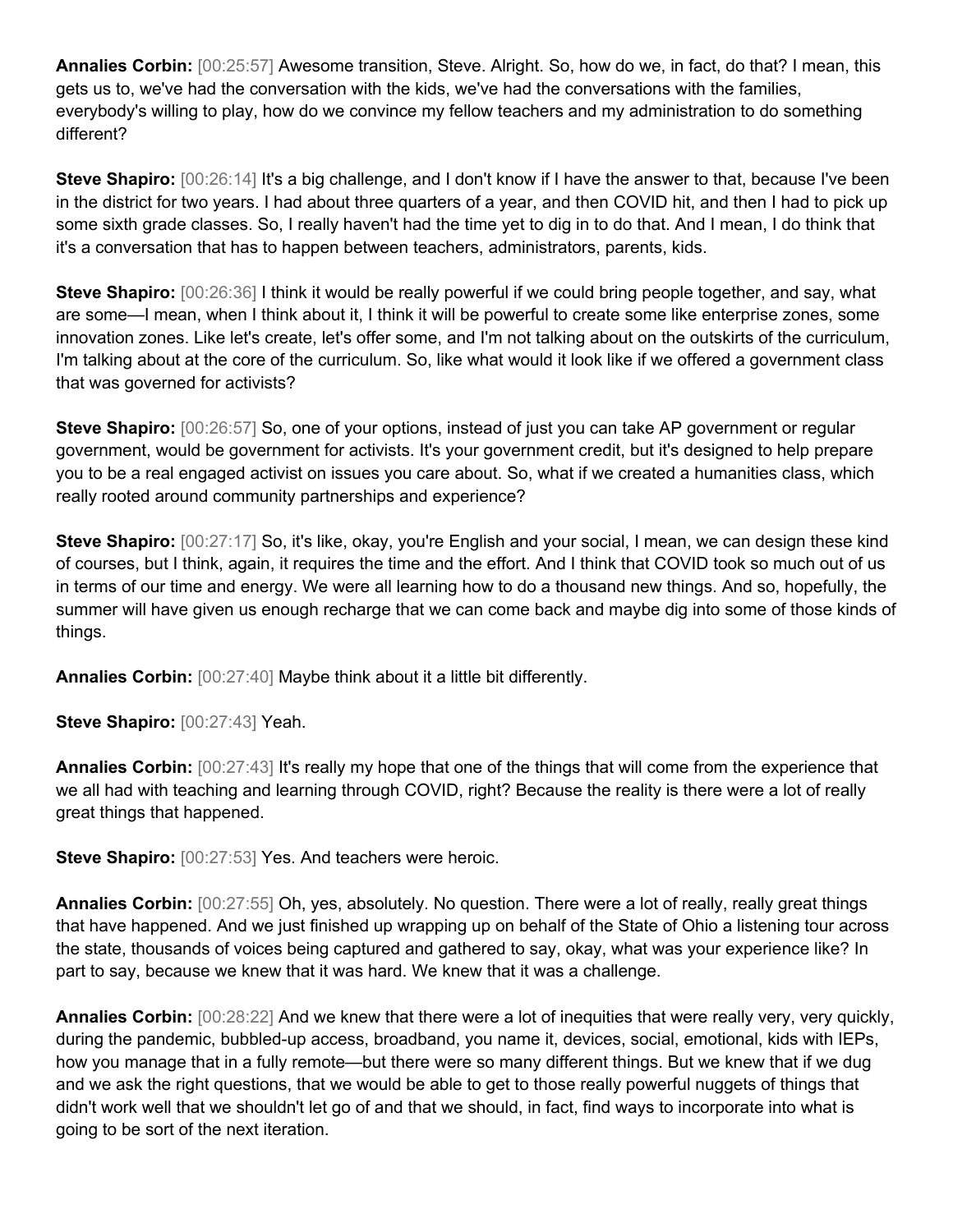**Annalies Corbin:** [00:28:56] And one of the things I heard all the time, and made me think about the fact that you and I were going to have this conversation, is that many teachers said, I realized that those standards, which we are all still held to, because of the way all of, it's certainly in the US, our most states in the US work with our standards, that I did not have to teach them in the same way I had always taught them before. And I thought, there's the nugget, right?

**Annalies Corbin:** [00:29:29] It's that recognition that I can, in fact, teach government for activists and meet every single one of the standards that the state says I must, in fact, meet to have my kids prepared to do that class for whatever X, Y, or Z is going to be. And yet, I can completely turn it around and show them those same standards based on something they care about and something that I, as the teacher, want to be passionate with my kids about it. That's the power of Mosaic, because the one thing you didn't say, because I got to watch it over and over again when we all shared a building together, is the instructors, you, were as passionate about what you were teaching and the kids were experiences as the kids living in the moment.

**Steve Shapiro:** [00:30:16] We were learners with them.

**Annalies Corbin:** [00:30:19] That's the key though, Steve, right?

**Steve Shapiro:** [00:30:21] Yeah, huge shift. Yeah. We were constantly finding new speakers and finding new project topics for kids, because we wanted to keep learning. And I don't think I could have lasted in education if I were lecturing to kids over and over again, oh, my God, I've said this a thousand times, like I already know this. And so, I guess you can always learn more and to kind of enhance, but in the end, like we were really learners along with the kids.

**Steve Shapiro:** [00:30:21] And that was part of the joy of it, was that for me, I was always excited about what was happening in class, because I knew that either some guest speaker or some kid was going to teach me something that day, or was going to challenge me, or we're going to have some discussion that was going to push us to think deeply. And again, I'll reference Parker Palmer again, but he said, the degree to which we focus on measurable outcomes is the degree to which we play small. I mean, the things that we can measure.

**Annalies Corbin:** [00:31:11] That's a pretty darn powerful quote, by the way.

**Steve Shapiro:** [00:31:12] It was great. Parker is one of the best. I mean, the things that are easy to measure are the least important things and the things that are the most important, and complex, and challenging, they're hard to measure, they're hard to quantify. And so, I fear that sometimes, we get so caught up in this external measurement game that we lose the focus on the deep things, the important things that we want to provide for kids.

**Annalies Corbin:** [00:31:36] Absolutely. I think there is an extreme amount of truth in that. I always like to close the program in the conversation, but I really started thinking about the, what's next? So, in Steve Shapiro's journey, what's next? What are you doing with the sort of state of space and grace you find yourself in today?

**Steve Shapiro:** [00:31:58] Well, I mean, right now, I'm trying to support a district in reimagining what schooling can look like, a successful district that it would be easy for us to stay the same. It would be easy for us to stay the same, because by the old metrics, we're fine. So, I think my challenge that the district brought me there to take on is to say, how can we preserve what's great? How can we hold onto what has been our brand, and what's been powerful and successful, while simultaneously growing and expanding into new fields, and giving kids new opportunities that are more aligned with this changing world?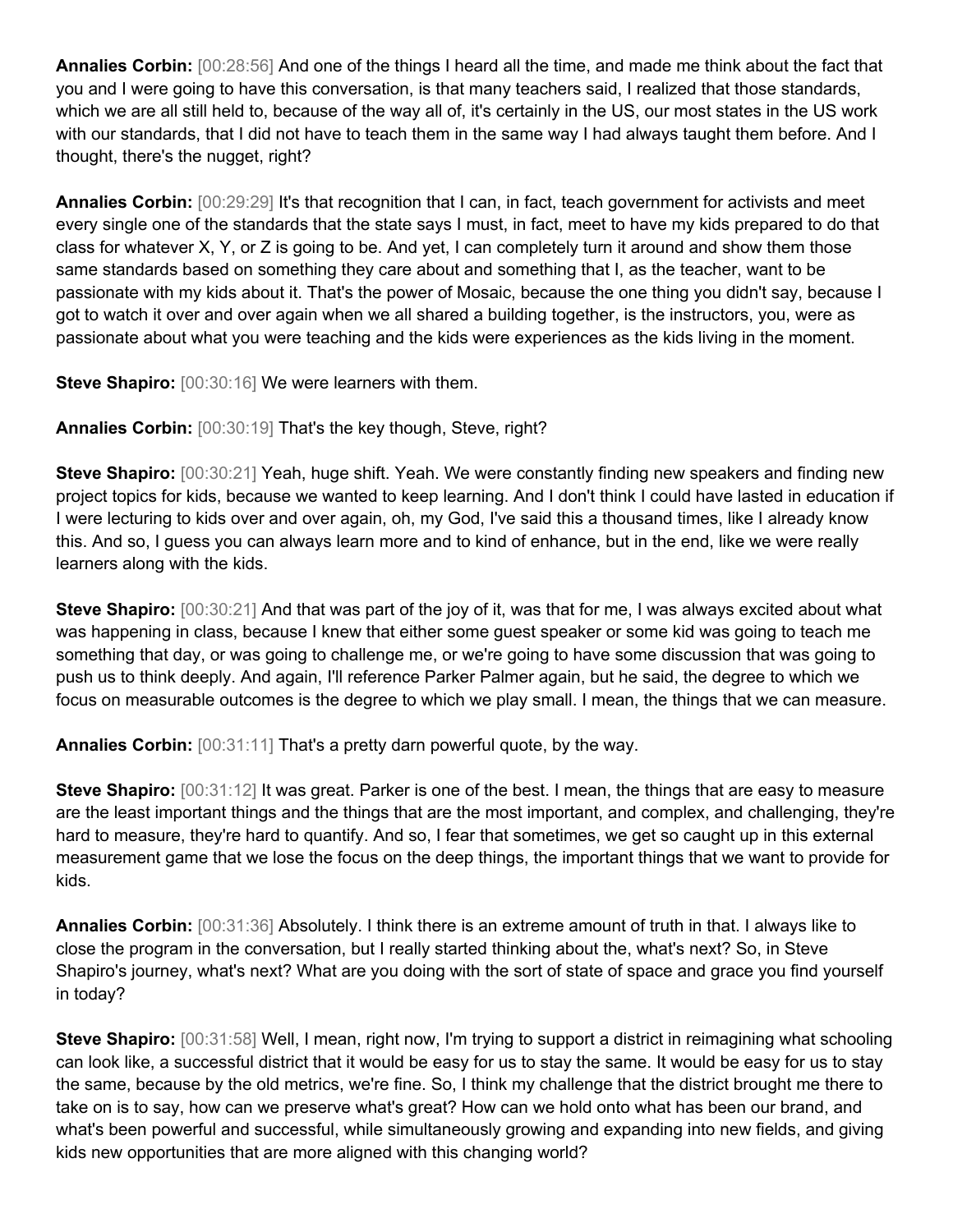**Steve Shapiro:** [00:32:34] And so, I mean, for me, systems change, like in anything, I mean, equity. Obviously, equity has been a huge push in my work. I spent a lot of time working on issues of equity, but I think the two are really interrelated. I think rethinking education, the old education system worked well for us partly because we are an upper middle class, predominantly White community that the system was designed for.

**Steve Shapiro:** [00:32:54] And I think one of the challenges, I mean, I came here to PAST Foundation, and I saw all these kids, the girls in the job, and the kids are already speaking with all different accents. But I saw what they were doing. And actually, for the first time, I looked ,and I thought, you know what, our White kids who are going to the affluent school might not be able to beat these kids just with their Whiteness and their affluence. These kids have some experiences that an employer is going to say, you know what, your kids have higher ACT scores, but these kids have built a robot.

**Steve Shapiro:** [00:33:23] And so, I think part of the challenge is us in the community having a conversation that like, we can look good on paper, but even college admissions is changing, and a lot of our kids are not getting into their top colleges, because the old game of like, I have a higher SAT score, I'll get in, isn't working, and they're looking for, if you're an upper middle class White kid, what can you show me? There's a whole bunch of upper middle class White kids who have taken a bunch of AP classes.

**Annalies Corbin:** [00:33:50] What makes you so special?

**Steve Shapiro:** [00:33:51] What makes you special?

**Annalies Corbin:** [00:33:52] Truly. Different then, because I am White, privileged, upper class. What makes you so special? What's your contribution? It's interesting, and I truly appreciate your statement about what you see here, and how you would wander or ponder how both kids, side by side, would perform. And I tell folks who come here, because I get that often, are people, as we walk around and we're having the conversations or they get to talk to kids, making comments about the sort of wow factor.

**Annalies Corbin:** [00:34:23] And I always want to caution folks, A, about the wow factor, right? Because part of it is you have to be really mindful that kids who are engaged and passionate are, wow, right? It doesn't matter what they're learning, it's going to be a wow moment. So, understand that. It doesn't take away from it, but understand where the wow comes from. And then, the second piece that I always tell everybody as they're walking through this building is I would put the kids who are here up against any R&D team in the world.

**Annalies Corbin:** [00:34:59] And not because these kids necessarily have the best grades, although many of them are incredible scholars, no question whatsoever, but not all of them in the traditional sense, but because they've had so many experiences that they are fearless thinkers, collaborators, and problem solvers. And it doesn't matter to them that they haven't had enough math to understand the physics of what they're proposing isn't even possible, they will still imagine that it is.

**Steve Shapiro:** [00:35:31] That's right. And they'll try to figure it out and they'll use resources. And I think this goes back to the skills and dispositions. I mean, there's so much conversation about failure and like the power of failure, you talk to any entrepreneur and they'll talk to you about the power of failure. That's how you learn, is you fail. And I have a great podcast interview with Olivia Weinstock, 20-year-old CEO of a company, venture capital-funded.

**Steve Shapiro:** [00:35:53] It's like the failures, and then figuring out how to respond to those failures. And I asked her, I said, do you have those same experiences in school? She's like, well, failure in school was just